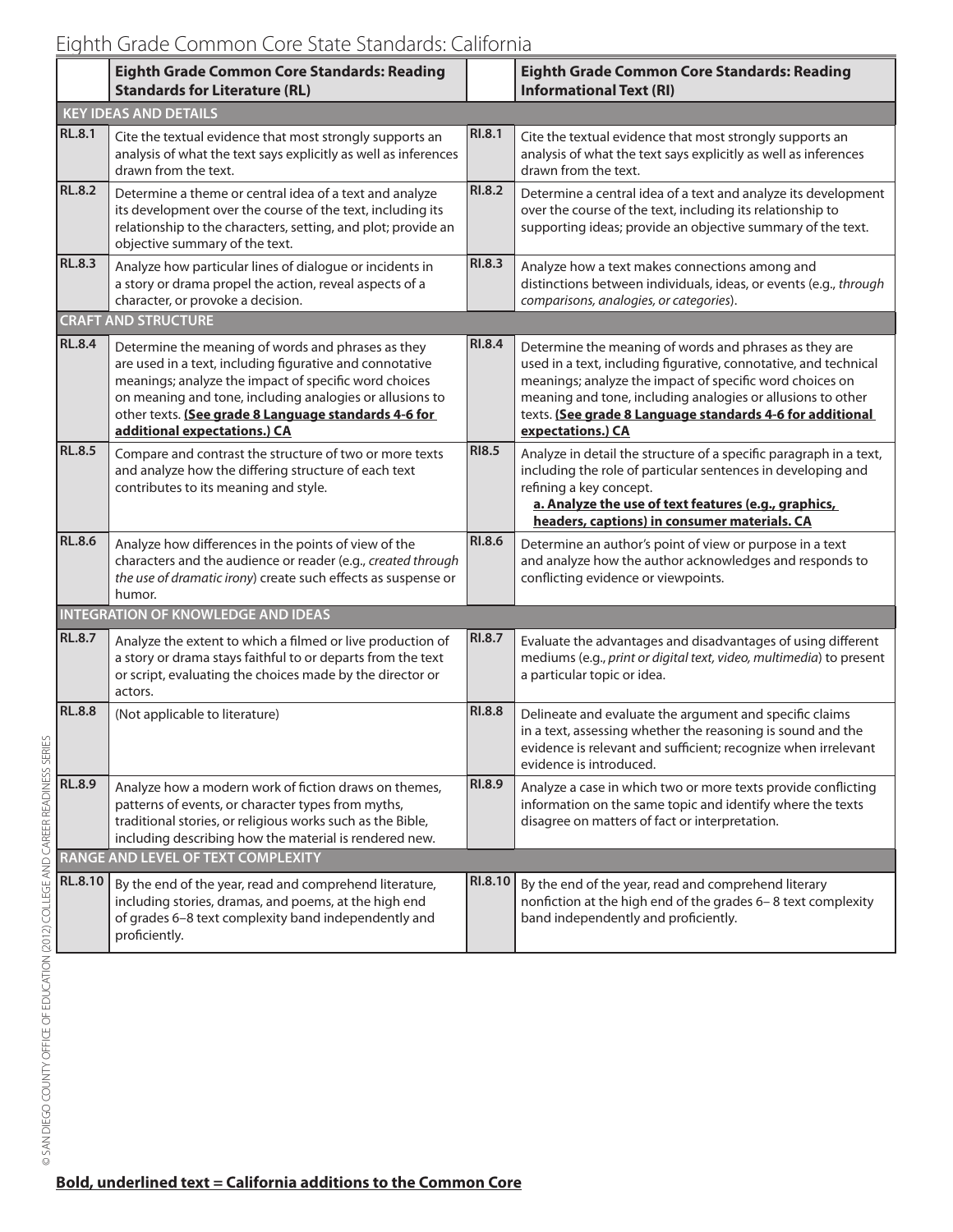## Eighth Grade Common Core State Standards: California

| <b>Writing (W)</b> |                                                                                                                                                                                                                                                                                                                                                                                                                                                                                                                                                                                                                                                                                                                                                                                                                                                                                                                                                                                                                                                                                                                 |  |  |  |
|--------------------|-----------------------------------------------------------------------------------------------------------------------------------------------------------------------------------------------------------------------------------------------------------------------------------------------------------------------------------------------------------------------------------------------------------------------------------------------------------------------------------------------------------------------------------------------------------------------------------------------------------------------------------------------------------------------------------------------------------------------------------------------------------------------------------------------------------------------------------------------------------------------------------------------------------------------------------------------------------------------------------------------------------------------------------------------------------------------------------------------------------------|--|--|--|
|                    | <b>TEXT TYPES AND PURPOSES</b>                                                                                                                                                                                                                                                                                                                                                                                                                                                                                                                                                                                                                                                                                                                                                                                                                                                                                                                                                                                                                                                                                  |  |  |  |
| W.8.1              | Write arguments to support claims with clear reasons and relevant evidence.<br>a. Introduce claim(s), acknowledge and distinguish the claim(s) from alternate or opposing claims, and organize the reasons and<br>evidence logically.<br>b. Support claim(s) with logical reasoning and relevant evidence, using accurate, credible sources and demonstrating an<br>understanding of the topic or text.<br>c. Use words, phrases, and clauses to create cohesion and clarify the relationships among claim(s), counterclaims, reasons, and<br>evidence.<br>d. Establish and maintain a formal style.<br>e. Provide a concluding statement or section that follows from and supports the argument presented.                                                                                                                                                                                                                                                                                                                                                                                                     |  |  |  |
| W.8.2              | Write informative/explanatory texts, including career development documents (e.g., simple business letters and job<br>applications), to examine a topic and convey ideas, concepts, and information through the selection, organization, and analysis of<br>relevant content. CA<br>a. Introduce a topic or thesis statement clearly, previewing what is to follow; organize ideas, concepts, and information into<br>broader categories; include formatting (e.g., headings), graphics (e.g., charts, tables), and multimedia when useful to aiding<br>comprehension. CA<br>b. Develop the topic with relevant, well-chosen facts, definitions, concrete details, quotations, or other information and examples.<br>c. Use appropriate and varied transitions to create cohesion and clarify the relationships among ideas and concepts.<br>d. Use precise language and domain-specific vocabulary to inform about or explain the topic.<br>e. Establish and maintain a formal style.<br>f. Provide a concluding statement or section that follows from and supports the information or explanation presented. |  |  |  |
| W.8.3              | Write narratives to develop real or imagined experiences or events using effective technique, relevant descriptive details, and well-<br>structured event sequences.<br>a. Engage and orient the reader by establishing a context and point of view and introducing a narrator and/or characters; organize<br>an event sequence that unfolds naturally and logically.<br>b. Use narrative techniques, such as dialogue, pacing, description, and reflection, to develop, experiences, events, and/or<br>characters.<br>c. Use a variety of transition words, phrases, and clauses to convey sequence, signal shifts from one time frame or setting to<br>another, and show the relationships among experiences and events.<br>d. Use precise words and phrases, relevant descriptive details, and sensory language to capture the action and convey experiences<br>and events.<br>e. Provide a conclusion that follows from and reflects on the narrated experiences or events.                                                                                                                                 |  |  |  |
|                    | <b>PRODUCTION AND DISTRIBUTION OF WRITING</b>                                                                                                                                                                                                                                                                                                                                                                                                                                                                                                                                                                                                                                                                                                                                                                                                                                                                                                                                                                                                                                                                   |  |  |  |
| W.8.4              | Produce clear and coherent writing in which the development, organization, and style are appropriate to task, purpose, and<br>audience. (Grade-specific expectations for writing types are defined in standards 1-3 above.)                                                                                                                                                                                                                                                                                                                                                                                                                                                                                                                                                                                                                                                                                                                                                                                                                                                                                     |  |  |  |
| W.8.5              | With some guidance and support from peers and adults, develop and strengthen writing as needed by planning, revising, editing,<br>rewriting, or trying a new approach, focusing on how well purpose and audience have been addressed. (Editing for conventions<br>should demonstrate command of Language standards 1-3 up to and including grade 8.)                                                                                                                                                                                                                                                                                                                                                                                                                                                                                                                                                                                                                                                                                                                                                            |  |  |  |
| W.8.6              | Use technology, including the Internet, to produce and publish writing and present the relationships between information and ideas<br>efficiently as well as to interact and collaborate with others.                                                                                                                                                                                                                                                                                                                                                                                                                                                                                                                                                                                                                                                                                                                                                                                                                                                                                                           |  |  |  |
|                    | RESEARCH TO BUILD AND PRESENT KNOWLEDGE                                                                                                                                                                                                                                                                                                                                                                                                                                                                                                                                                                                                                                                                                                                                                                                                                                                                                                                                                                                                                                                                         |  |  |  |
| W.8.7              | Conduct short research projects to answer a question (including a self-generated question), drawing on several sources and<br>generating additional related, focused questions that allow for multiple avenues of exploration.                                                                                                                                                                                                                                                                                                                                                                                                                                                                                                                                                                                                                                                                                                                                                                                                                                                                                  |  |  |  |
| W.8.8              | Gather relevant information from multiple print and digital sources, using search terms effectively; assess the credibility and accuracy<br>of each source; and quote or paraphrase the data and conclusions of others while avoiding plagiarism and following a standard<br>format for citation.                                                                                                                                                                                                                                                                                                                                                                                                                                                                                                                                                                                                                                                                                                                                                                                                               |  |  |  |
| W.8.9              | Draw evidence from literary or informational texts to support analysis, reflection, and research.<br>a. Apply grade 8 Reading standards to literature (e.g., "Analyze how a modern work of fiction draws on themes, patterns of events, or<br>character types from myths, traditional stories, or religious works such as the Bible, including describing how the material is rendered<br>new").<br>b. Apply grade 8 Reading standards to literary nonfiction (e.g., "Delineate and evaluate the argument and specific claims in a text,<br>assessing whether the reasoning is sound and the evidence is relevant and sufficient; recognize when irrelevant evidence is introduced").                                                                                                                                                                                                                                                                                                                                                                                                                           |  |  |  |
|                    | <b>RANGE OF WRITING</b>                                                                                                                                                                                                                                                                                                                                                                                                                                                                                                                                                                                                                                                                                                                                                                                                                                                                                                                                                                                                                                                                                         |  |  |  |
| W.8.10             | Write routinely over extended time frames (time for research, reflection, and revision) and shorter time frames (a single sitting or a<br>day or two) for a range of discipline-specific tasks, purposes, and audiences.                                                                                                                                                                                                                                                                                                                                                                                                                                                                                                                                                                                                                                                                                                                                                                                                                                                                                        |  |  |  |
|                    |                                                                                                                                                                                                                                                                                                                                                                                                                                                                                                                                                                                                                                                                                                                                                                                                                                                                                                                                                                                                                                                                                                                 |  |  |  |

## **Bold, underlined text = California additions to the Common Core**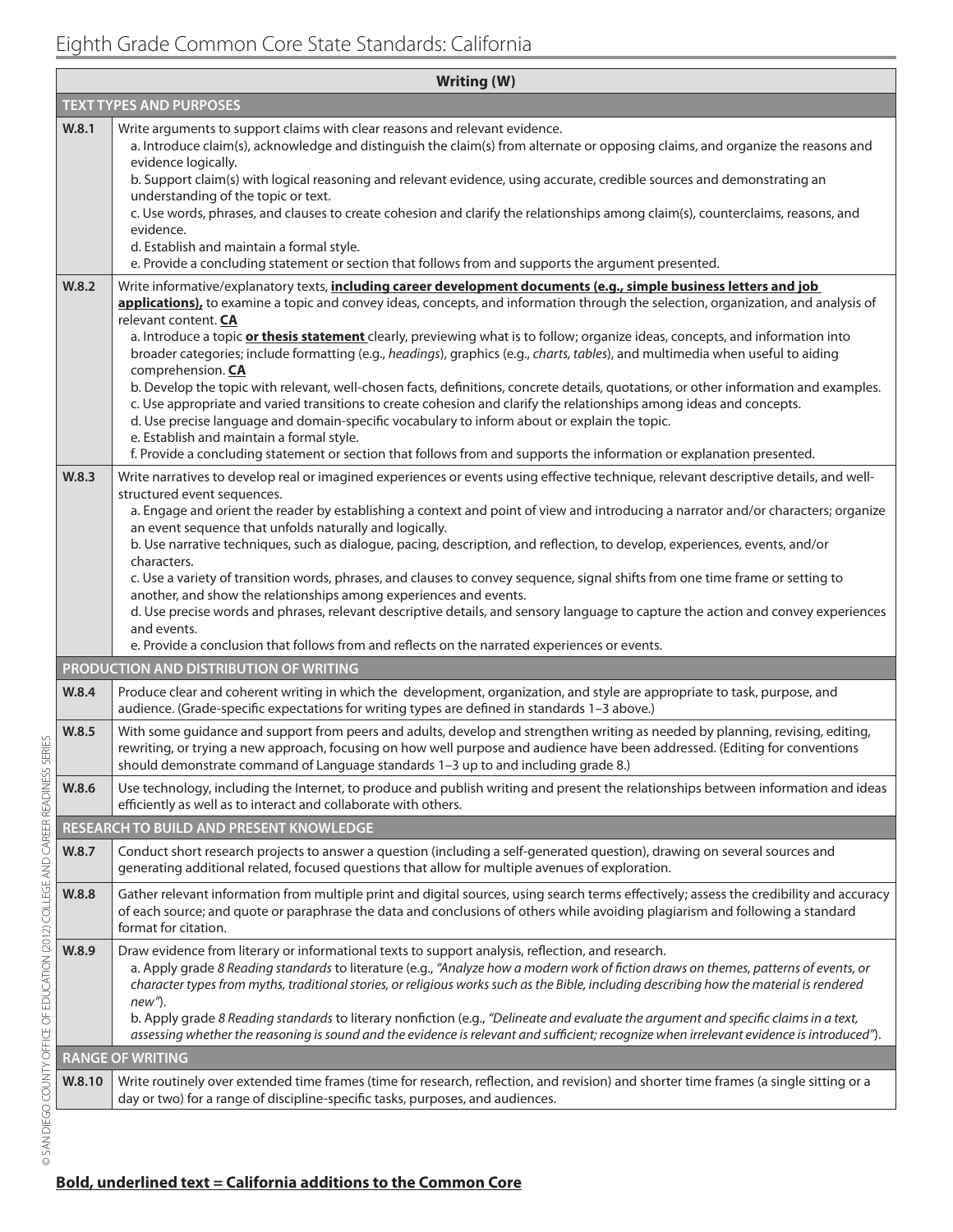| <b>Speaking &amp; Listening</b>          |                                                                                                                                                                                                                                                                                                                                                                                                                                                                                                                                                                                                                                                                                                                                                                                                                                                                                                                                                         |  |  |  |
|------------------------------------------|---------------------------------------------------------------------------------------------------------------------------------------------------------------------------------------------------------------------------------------------------------------------------------------------------------------------------------------------------------------------------------------------------------------------------------------------------------------------------------------------------------------------------------------------------------------------------------------------------------------------------------------------------------------------------------------------------------------------------------------------------------------------------------------------------------------------------------------------------------------------------------------------------------------------------------------------------------|--|--|--|
| <b>COMPREHENSION &amp; COLLABORATION</b> |                                                                                                                                                                                                                                                                                                                                                                                                                                                                                                                                                                                                                                                                                                                                                                                                                                                                                                                                                         |  |  |  |
| <b>SL.8.1</b>                            | Engage effectively in a range of collaborative discussions (one-on-one, in groups, and teacher led) with diverse partners on grade 8<br>topics, texts, and issues, building on others' ideas and expressing their own clearly.<br>a. Come to discussions prepared, having read or researched material under study; explicitly draw on that preparation by referring<br>to evidence on the topic, text, or issue to probe and reflect on ideas under discussion.<br>b. Follow rules for collegial discussions and decision-making, track progress toward specific goals and deadlines, and define<br>individual roles as needed.<br>c. Pose questions that connect the ideas of several speakers and respond to others' questions and comments with relevant<br>evidence, observations, and ideas.<br>d. Acknowledge new information expressed by others, and, when warranted, qualify or justify their own views in light of the<br>evidence presented. |  |  |  |
| <b>SL.8.2</b>                            | Analyze the purpose of information presented in diverse media and formats (e.g., visually, quantitatively, orally) and evaluate the<br>motives (e.g., social, commercial, political) behind its presentation.                                                                                                                                                                                                                                                                                                                                                                                                                                                                                                                                                                                                                                                                                                                                           |  |  |  |
| <b>SL.8.3</b>                            | Delineate a speaker's argument and specific claims, evaluating the soundness of the reasoning and relevance and sufficiency of the<br>evidence and identifying when irrelevant evidence is introduced.                                                                                                                                                                                                                                                                                                                                                                                                                                                                                                                                                                                                                                                                                                                                                  |  |  |  |
| PRESENTATION OF KNOWLEDGE AND IDEAS      |                                                                                                                                                                                                                                                                                                                                                                                                                                                                                                                                                                                                                                                                                                                                                                                                                                                                                                                                                         |  |  |  |
| <b>SL.8.4</b>                            | Present claims and findings (e.g., argument, narrative, response to literature presentations), emphasizing salient points in a<br>focused, coherent manner with relevant evidence, sound valid reasoning, and well-chosen details; use appropriate eye contact,<br>adequate volume, and clear pronunciation. CA<br>a. Plan and present a narrative that establishes a context and point of view, presents a logical sequence, uses narrative<br>techniques (e.g., dialogue, pacing, description, sensory language) uses a variety of transitions, and provides a conclusion<br>that reflects the experience. CA                                                                                                                                                                                                                                                                                                                                         |  |  |  |
| <b>SL.8.5</b>                            | Integrate multimedia and visual displays into presentations to clarify information, strengthen claims and evidence, and add interest.                                                                                                                                                                                                                                                                                                                                                                                                                                                                                                                                                                                                                                                                                                                                                                                                                   |  |  |  |
| <b>SL.8.6</b>                            | Adapt speech to a variety of contexts and tasks, demonstrating command of formal English when indicated or appropriate. (See<br>grade 8 Language standards 1 and 3 for specific expectations.)                                                                                                                                                                                                                                                                                                                                                                                                                                                                                                                                                                                                                                                                                                                                                          |  |  |  |